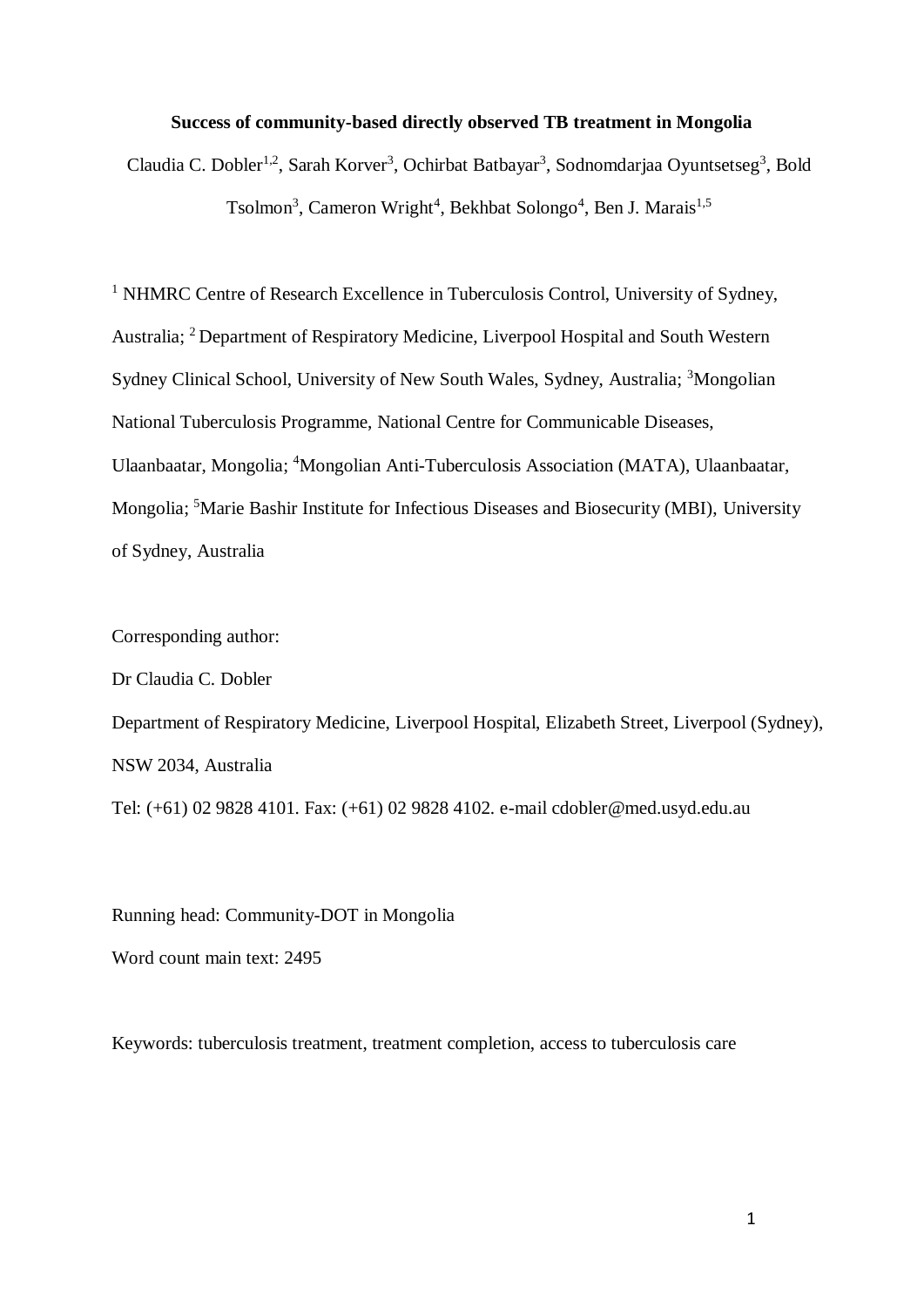## **ABSTRACT**

**Background:** Many countries restrict access to directly observed therapy (DOT) for tuberculosis through government health facilities. More innovative approaches are required to reduce non-adherence, improve patient outcomes and limit the risk of selecting drug-resistant strains.

**Methods:** We performed a retrospective cohort study in sputum smear-positive patients who were treated with community-DOT (either home-DOT or lunch-DOT) and conventional clinic-DOT in Ulaanbaatar, the capital of Mongolia, in 2010-2011. We compared treatment success using community-based home-DOT versus conventional clinic-DOT and describe treatment completion rates using lunch-DOT, where DOT is provided with a free daily meal once sputum smear conversion has been documented.

**Results:** The overall treatment success among new sputum smear-positive TB patients was 85.1% (1,505/1,768). Patients receiving community-DOT had higher cure rates (89.9%, 294/327 versus 77.2%, 1,112/1441, aOR 2.66; 95% CI 1.81 to 3.90) and higher treatment success (93.6%, 306/327 versus 83.2%, 1,199/1,441; aOR 2.95; 95% CI 1.85 to 4.71, p<0.001) compared to clinic-DOT. Apart from 1 death, treatment completion was 100% among patients who received lunch-DOT after sputum smear conversion.

**Conclusions:** Community-DOT improved treatment success in Ulaanbaatar, Mongolia. It should be scaled up to be available for more patients and in all regions of the country.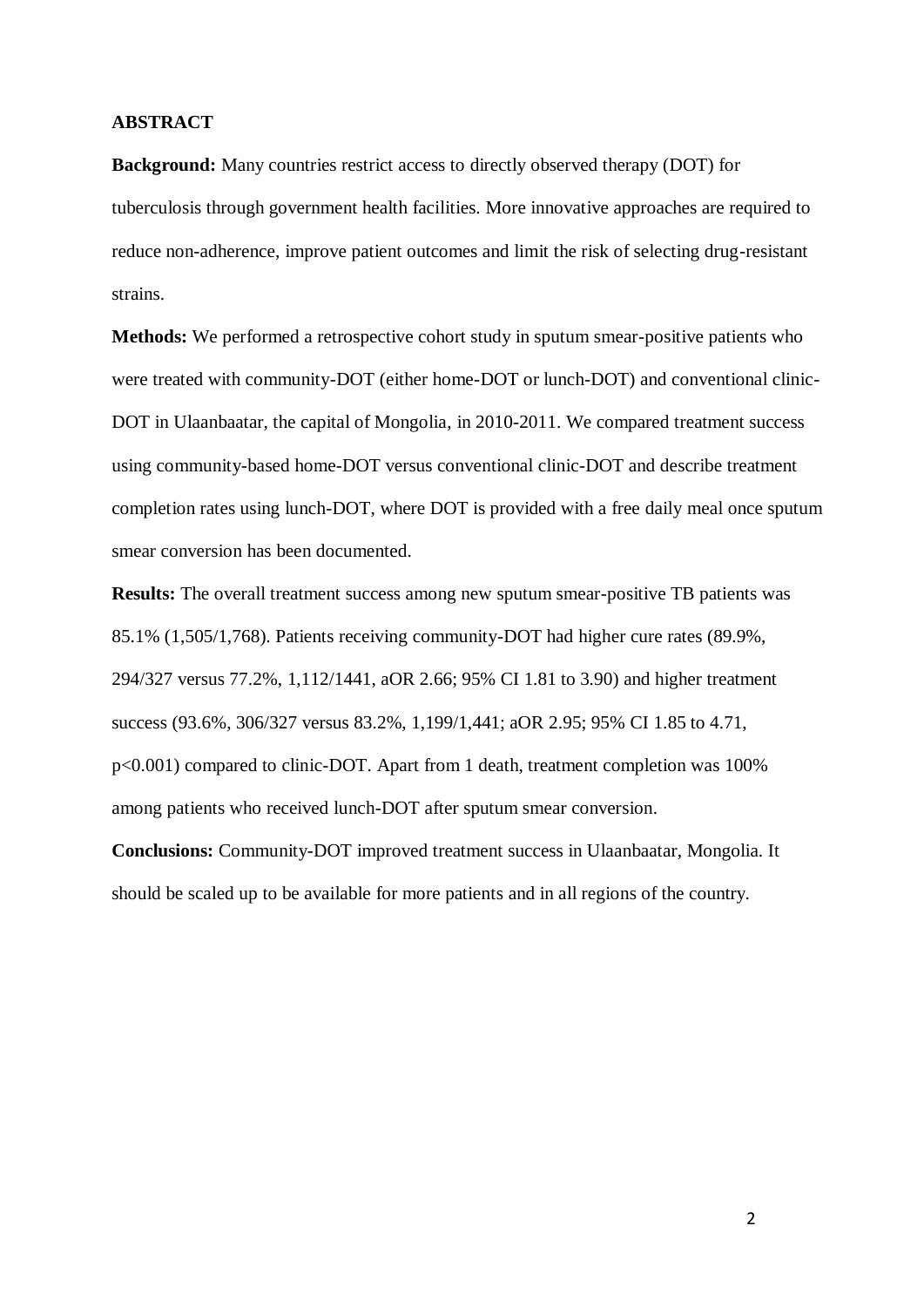# **INTRODUCTION**

Adherence to tuberculosis (TB) treatment is challenging because of the long duration of treatment- usually well beyond the point when patients feel better- and the number of drugs patients need to take. Non-adherence to TB treatment is known to be an important contributor to the selection of drug-resistant strains of *Mycobacterium tuberculosis* and subsequent treatment failure.<sup>1</sup> Based on the need to ensure treatment adherence and limit the risk of ongoing TB transmission within communities, the World Health Organization (WHO) recommended directly observed therapy (DOT) in all patients treated for TB.<sup>2</sup> DOT was a central part of the DOTS strategy and has become the standard of care in most countries.

National TB programmes (NTPs) usually restrict access to free TB treatment via specified government DOT centres, mostly local clinics. However, given sub-optimal TB treatment completion rates in many parts of the world, global TB control strategies require more innovative approaches for scaling up DOT and achieving stated targets. The value of community involvement to reduce barriers to care and ensuring TB treatment success is well recognized,<sup>3</sup> but rarely operationalised.

Receiving DOT at the local clinic often requires a patient to give up part of their working day and neglect responsibilities at home.<sup>4-6</sup> Patients might even have to choose between stable employment and TB treatment completion.<sup>4</sup> These indirect opportunity costs, as well as direct travel costs and other charges can negatively influences adherence, even when TB treatment is provided free of charge. Strategies that reduce the total cost, direct and indirect, of TB treatment, such as decentralised community-based DOT, have the potential to improve treatment adherence.<sup>7</sup>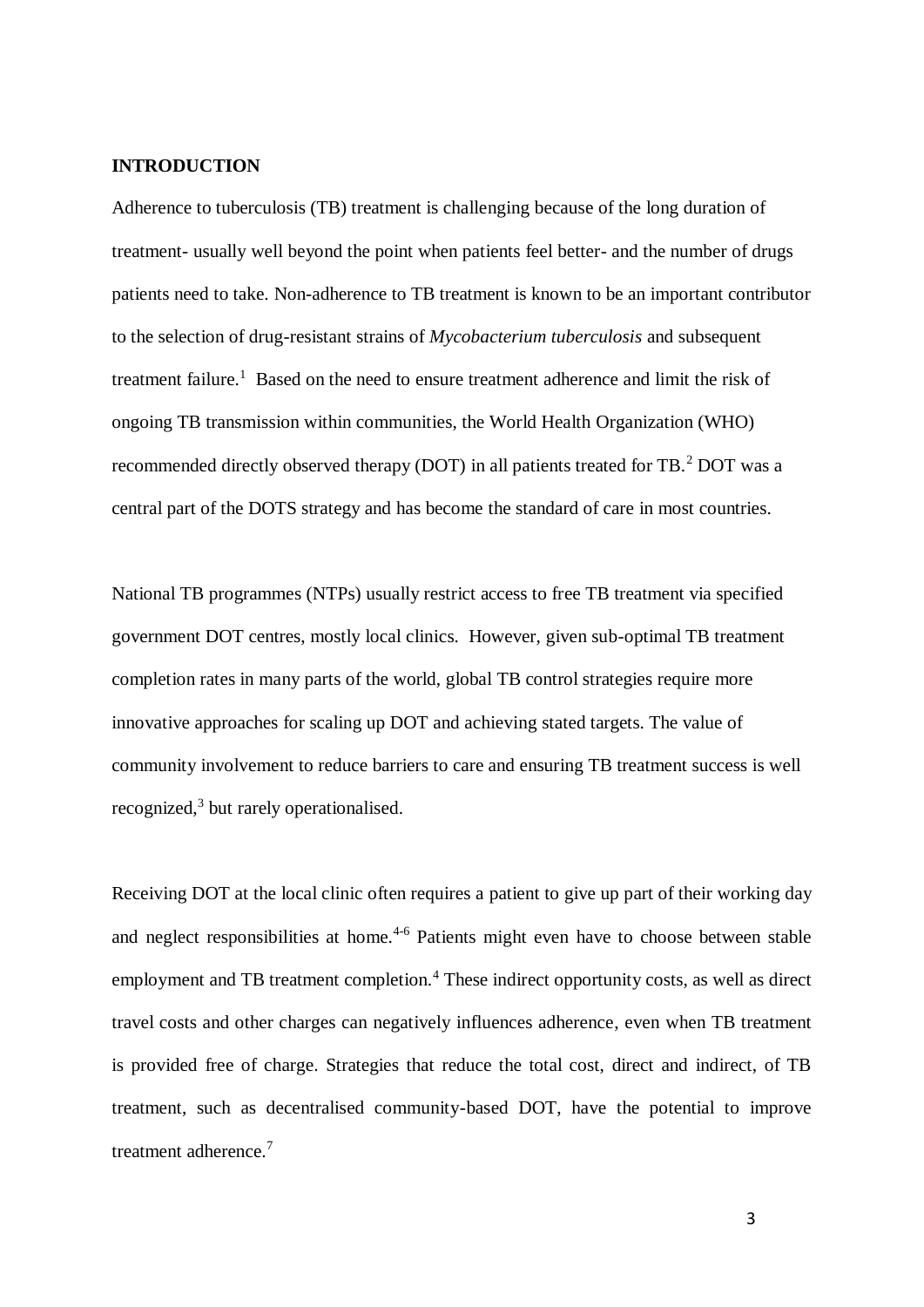This study aimed to determine the effectiveness of community-based DOT compared to traditional clinic-DOT in Ulaanbaatar, the capital of Mongolia. We assessed the rates of treatment success with two community-based DOT strategies: home-DOT for the whole duration of treatment and a combination of initial clinic-DOT followed by lunch-DOT after patients had sputum smear conversion. With "home-DOT" community volunteers delivered TB treatment at home; with "lunch-DOT" community volunteers provided TB treatment after patients received a free meal.

## **METHODS**

# **Study setting**

Since Mongolia's transition to a market economy in the 1990s, following the collapse of socialism, the gap between rich and poor has widened continuously. While the mining boom in the mineral-rich nation has created a wealthy new elite, almost 30 percent of the population still live below the poverty line.<sup>8</sup>

Mongolia is one of the countries with the highest incidence of TB in the Western Pacific region with an incidence of drug-susceptible TB of 141/100,000 and an incidence of diagnosed multidrug-resistant TB of 7.5/100,000 (data from the Mongolian NTP, 2012). The number of notified TB cases (all forms) during the study period in Mongolia was 4,801 in 2010 and 4,533 in 2011 (data from the Mongolian NTP). A major strength of the Mongolian NTP is a dedicated network of approximately 300 volunteers, coordinated by the Mongolian Anti-Tuberculosis Association (MATA), who provide decentralised DOT. MATA conducts home-based and lunch-based DOT for around 25% of patients diagnosed with TB in Mongolia.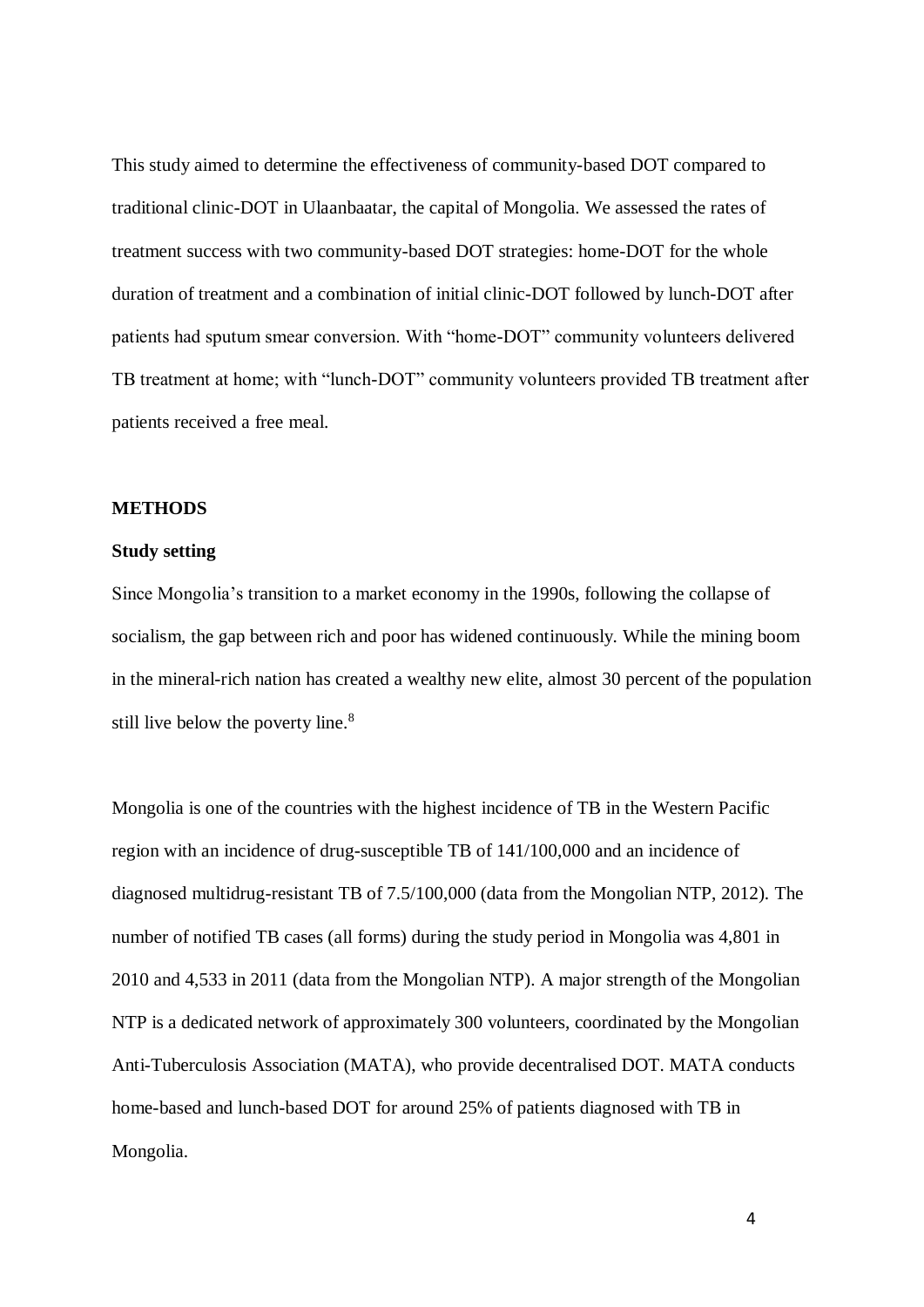The study was conducted in Ulaanbaatar, the capital of Mongolia and home to 45% of the Mongolian population. Eight districts of Ulaanbaatar that were served by the conventional clinic-based DOT programme as well as the community-based DOT programme were included in the study.

# **Study design**

We extracted data on all sputum smear-positive TB patients aged  $\geq$ 15 years receiving DOT between 1 January 2010 and 31 December 2011 from eight districts in Ulaanbaatar from the Mongolian NTP TB register. Data analysed included age, gender, occupation, district of residence, treatment regimen, treatment category, duration of treatment and treatment outcome. Information on the allocated community-DOT strategy was obtained from MATA.

The two community based DOT strategies implemented by MATA included volunteers delivering TB medication to patients' homes every weekday (home-DOT) and poor and malnourished TB patients receiving a free meal at contracted cafeterias every weekday before taking their TB medication (lunch-DOT). Patients who received lunch-DOT were initially treated with conventional clinic DOT until documented sputum smear conversion. Home-DOT consisted of 5 days (Monday to Friday) of supervised treatment by a MATA volunteer and 2 days (Saturday and Sunday) of unsupervised treatment (patient self-administered) every week. Lunch-DOT consisted of 5 days (Monday to Friday) of supervised treatment with a free meal supervised by MATA volunteers at a cafe contracted by MATA and 2 days (Saturday and Sunday) of unsupervised treatment (patient self-administered) every week. Clinic-DOT consisted of 5 days (Monday to Friday) of supervised treatment at a TB clinic and 2 days (Saturday and Sunday) of unsupervised treatment (patient self-administered)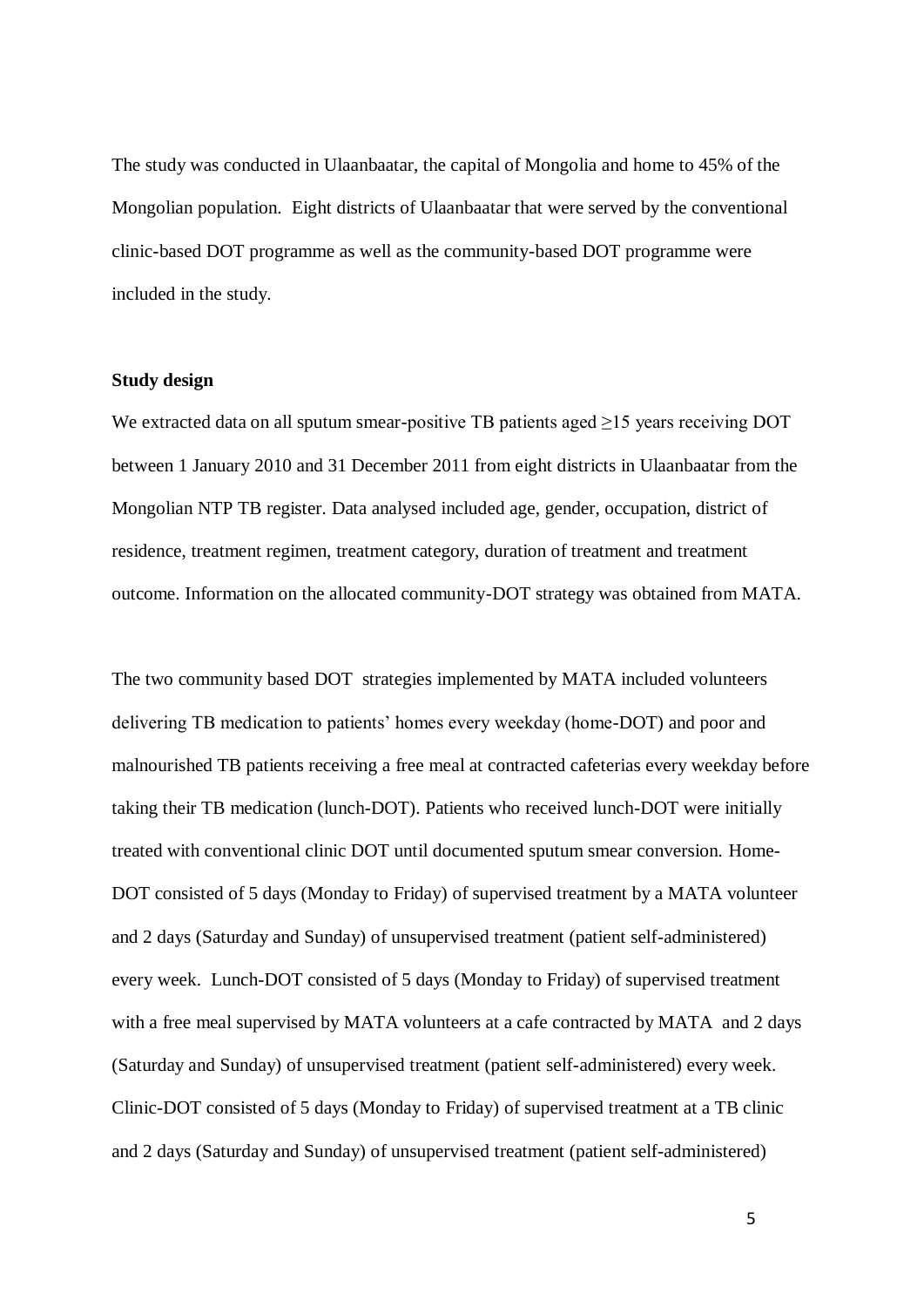every week.

Barring changes in circumstances of the patient or volunteer, for home DOT, the same volunteer was supervising a particular patient for the whole duration of treatment. For lunch-DOT there was a permanent team of the same volunteers providing supervision of treatment at contracted cafes; for clinic-DOT there was a permanent team of the same health professionals (again barring change in the circumstances of clinic staff) providing supervision of treatment at a specific TB clinic.

To be eligible for home-DOT, patients must have lived at a permanent address in an area accessible to MATA volunteers; agreed to take their TB medication at a given time every weekday and presented a substantiated reason for being unable to attend dispensaries every weekday (e.g. poor health, transportation costs, familial or study/work commitments). Patients were eligible for lunch-DOT if they: 1) were able to come to a contracted cafeteria every weekday; 2) were socio-economically disadvantaged, defined as either being unemployed or having a disability, being from a family with two or more members diagnosed with TB, or being an elderly patient not having family caregivers, and; 3) were under- or malnourished as assessed by the treating doctor using their clinical judgment. Patients were only considered for lunch-DOT after sputum smear conversion. The type of DOT chosen was based on these criteria and following discussion between the treating doctor and patient. MATA staff were then contacted to arrange for patient follow up with home- or lunch-DOT.

All patients on community-DOT and clinic-DOT underwent a monthly clinical evaluation and sputum smear microscopy at the TB clinic. All patients received standard treatment regimens recommended by the WHO.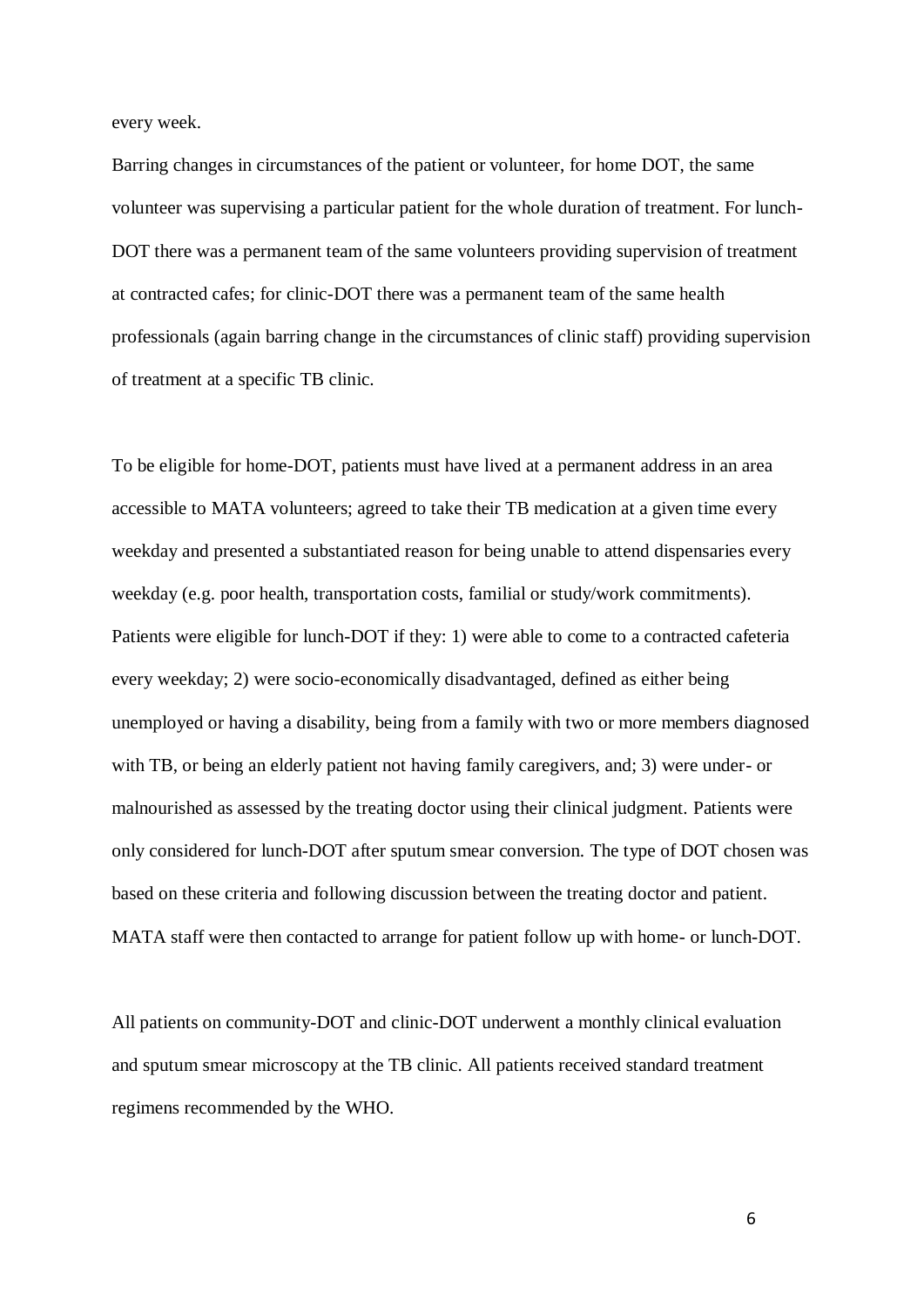#### **Community volunteers**

MATA volunteers comprised of lay persons trained in the basics of TB, and they were provided with a small monthly stipend; the Mongolian equivalent of around 30 US dollars. They were supervised by MATA staff and worked in close collaboration with TB clinic doctors and nurses who took responsibility for treatment decisions.

# **Analysis**

Treatment outcomes were defined according to WHO guidelines.<sup>9</sup> The primary outcome was treatment success defined as the sum of cured patients and patients who completed treatment. Only newly diagnosed sputum smear-positive patients (without prior history of TB treatment) were included in the comparative analysis to assess treatment success. Patients who were transferred in or out during the study period, i.e. they commenced or completed treatment outside the districts included in the study, were excluded from all analyses.

For the primary analysis, patients' outcome counted toward their originally assigned group (clinic-DOT or home-DOT) regardless of whether clinic-DOT patients crossed-over to lunch-DOT after sputum smear conversion. This "intention to treat" analysis approach was chosen to avoid selection bias because only patients with sputum smear conversion (who were by definition highly likely to successfully complete treatment) were crossed-over to lunch-DOT.

Associations between treatment success and demographic and clinical characteristics were assessed as odds ratios (ORs) with 95% confidence intervals (95% CIs) using logistic regression. The independent effect of potential predictors of treatment success was estimated using multivariate logistic regression. Multivariate analysis included adjustment for age, gender and occupation. Statistical analysis was performed using IBM SPSS Statistics 22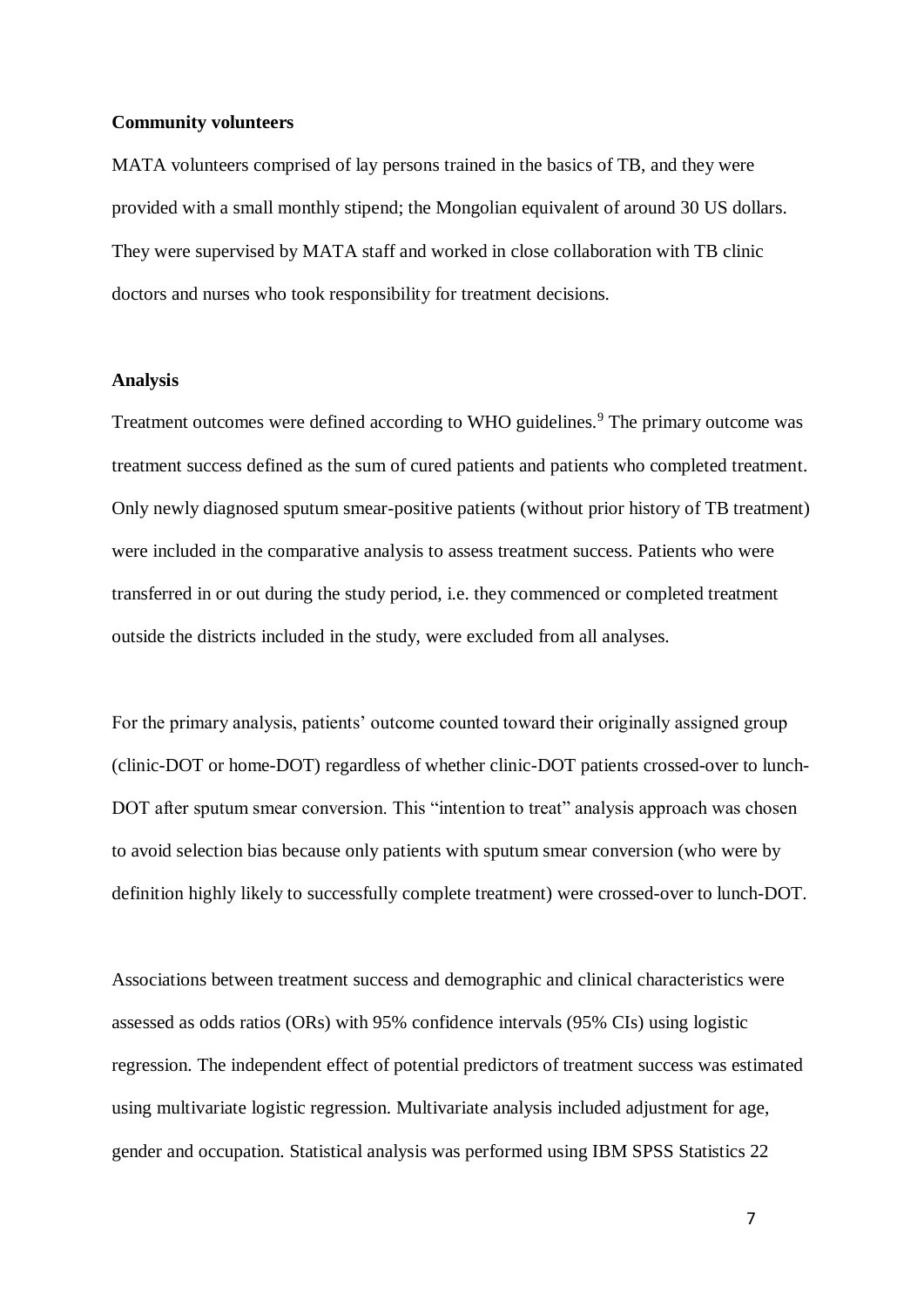(IBM, Armonk, NY, USA).

As data were collected as part of routine TB surveillance, this analysis was not considered research involving human subjects, and ethics approval was not required.

# **RESULTS**

## **Characteristics of the study cohort**

There were 2,181 sputum smear-positive patients including 1,714 (79%) treated with clinic-DOT only, 346 (16%) treated with home-DOT and 121 (5%) with initial clinic-DOT followed by lunch-DOT after sputum smear conversion. Newly diagnosed sputum smear-positive patients made up 81% (1,768/2,181) of the whole cohort with varying proportions among the treatment groups studied; 77% (1,324/1,714) among clinic-DOT, 95% (327/346) among home-DOT and 97% (117/121) among the lunch-DOT patients. The remaining patients received retreatment after the initial treatment had either been discontinued, had failed or the patient had disease recurrence. Table 1 summarises the demographic characteristics of the 1,768 newly diagnosed patients included in the analysis for treatment success.

Patients receiving lunch-DOT were older (median 36 years, range 15 to 72 years) than those treated with home-DOT (median 31 years, range 15 to 87) and clinic-DOT only (median 28 years, range 15 to 87 years). The combined unemployment rate among TB patients was high at 43.9%. The proportion of unemployed people was highest in the lunch-DOT group (61, 52.1%) and lowest in the clinic-DOT group (563, 42.5%).

## **Treatment outcomes in new sputum smear-positive patients**

The overall treatment success among all cases was 85.1% (1,505/1,768). Patients receiving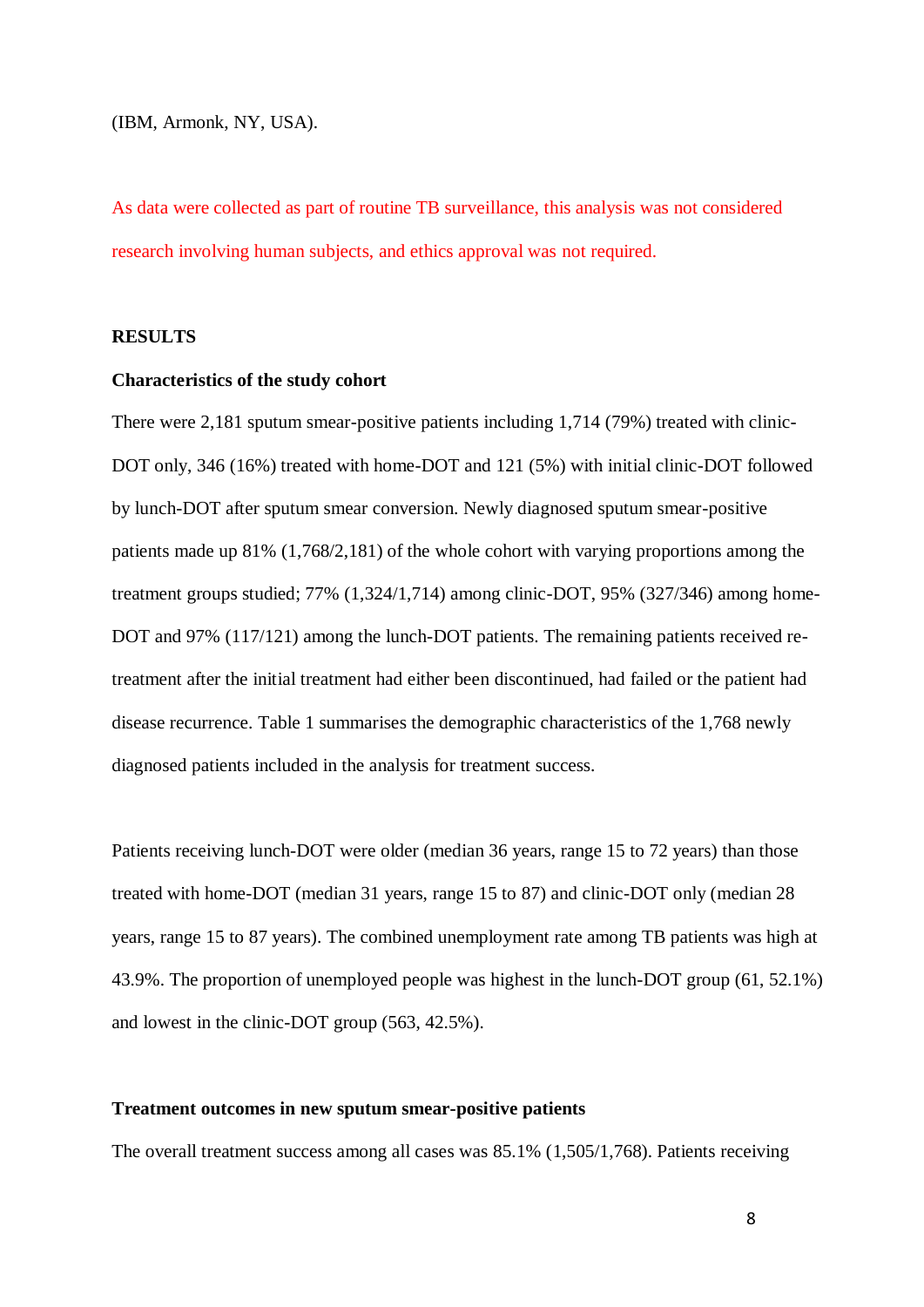home-DOT had higher cure rates (89.9%, 294/327 versus 77.2%, 1,112/1441) and treatment success (93.6%, 306/327 versus 83.2%, 1,199/1,441) than those on clinic-DOT. Apart from one death, treatment completion was 100% among patients who received lunch-DOT, after initial clinic-DOT. Table 2 summarizes treatment outcomes with different DOT delivery mechanisms.

The higher treatment success among patients in the home-DOT group compared to the clinic-DOT group on univariate analysis (OR 2.94, 95% CI 1.85 to 4.57,  $p<0.001$ ) was confirmed on multivariate analysis when adjusting for gender, age and occupation (aOR 2.95, 95% CI 1.85 to 4.71, p<0.001). Of all variables assessed, use of the home-DOT delivery mechanism had the greatest impact on treatment success. Multivariate analysis also confirmed higher cure rates among patients receiving home-DOT compared to patients receiving clinic-DOT (aOR 2.66; 95% CI 1.81 to 3.90).

Other factors significantly associated with higher rates of treatment success on uni- and multivariate analyses were female gender (aOR 1.63, 95% CI 1.23 to 2.16), being employed (aOR 1.43, 95% CI 1.07 to 1.92) and age less than 35 years (aOR 1.33, 95% CI (1.01 to 1.77) (Table 3).

# **DISCUSSION**

The key study finding is the significantly higher treatment success rates achieved with community-based DOT provided by volunteers in the patients' homes compared to traditional clinic-based DOT provided at a health facility. The potential value of community involvement in DOT provision has been recognised, but previous studies reported conflicting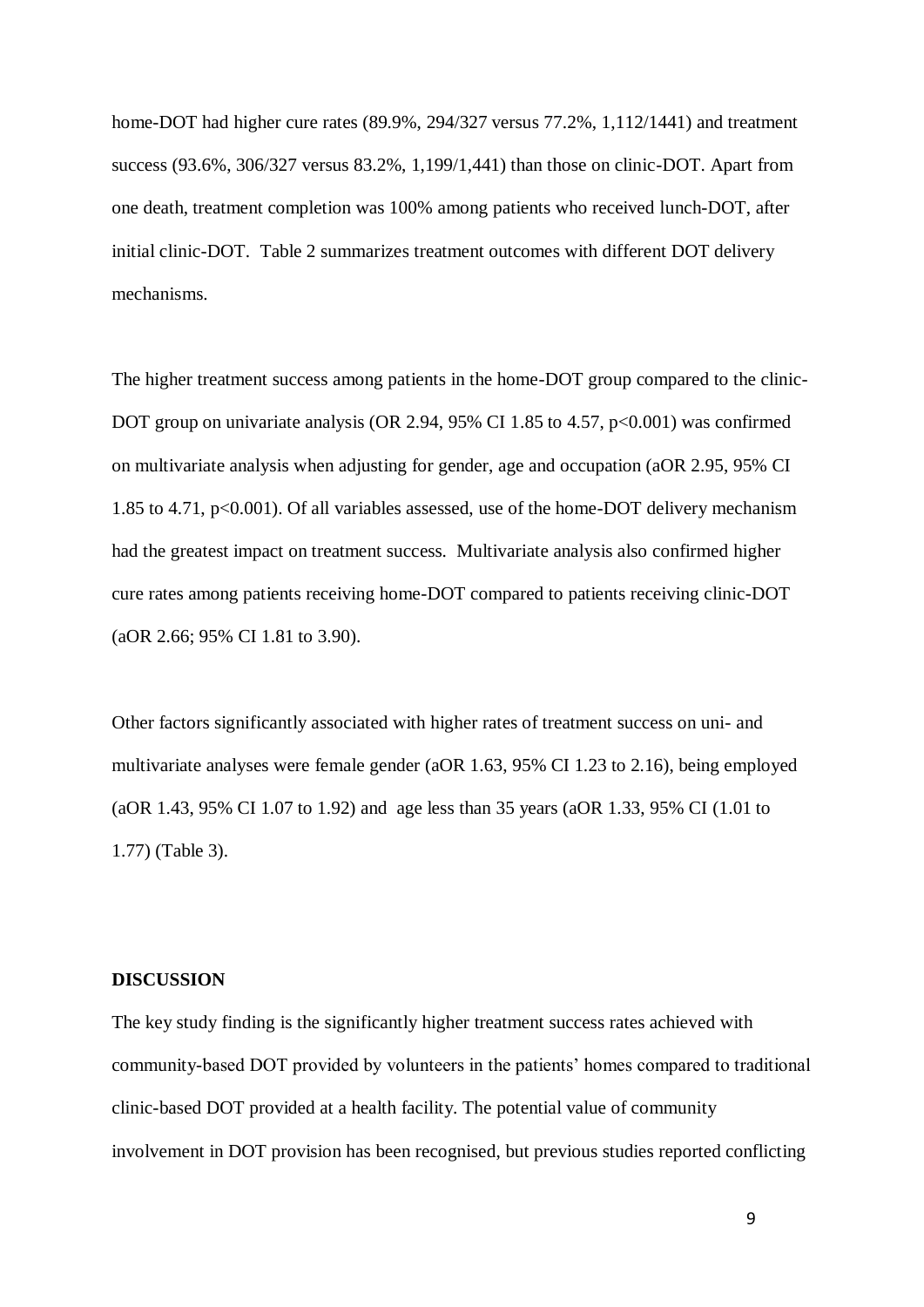results.

A recent retrospective cohort study from Bangalore, India, showed higher treatment success among patients treated with community-DOT (93%, 564/604) compared to clinic-DOT (75%, 951/1,260, RR 1.23, 95% CI 1.19 to 1.28).<sup>10</sup> However, treatment success rates were not adjusted for important confounders such as gender, age, occupation or socioeconomic status, and the fact that patients self-selected their preferred DOT delivery mechanism may have biased results. An earlier study from Brazil compared treatment success among patients living in a slum treated with community-DOT to patients living in other areas treated with clinic-DOT.<sup>11</sup> Patients receiving community-DOT had higher treatment success than patients receiving clinic-DOT (OR 3.0, 95% CI 1.9 to 4.8 versus OR 1.5, 95% CI 0.9 to 2.4) after adjustment for potential confounders.

However, other studies that employed more rigorous study designs failed to demonstrate significant benefit of community-DOT compared to clinic-DOT.<sup>12-14</sup> Two randomized controlled trials, both done in Tanzania, failed to find a significant difference in treatment success comparing community-DOT to clinic-DOT.<sup>15, 16</sup> In one of the trials, family members provided DOT,<sup>15</sup> in the other trial DOT was given by trained community volunteers. The successful implementation of complex health care interventions such as the use of different DOT delivery mechanisms is dependent on local context, which explains why study results are likely to differ. In our study, the community volunteer programme was well embedded within Mongolian NTP activities and links with clinic staff were generally strong, providing the necessary medical backup - all of which we believe is essential for the success of a community-DOT programme. Further, community volunteers were supervised by salaried MATA staff on a weekly basis and received training in TB basics, which empowered them to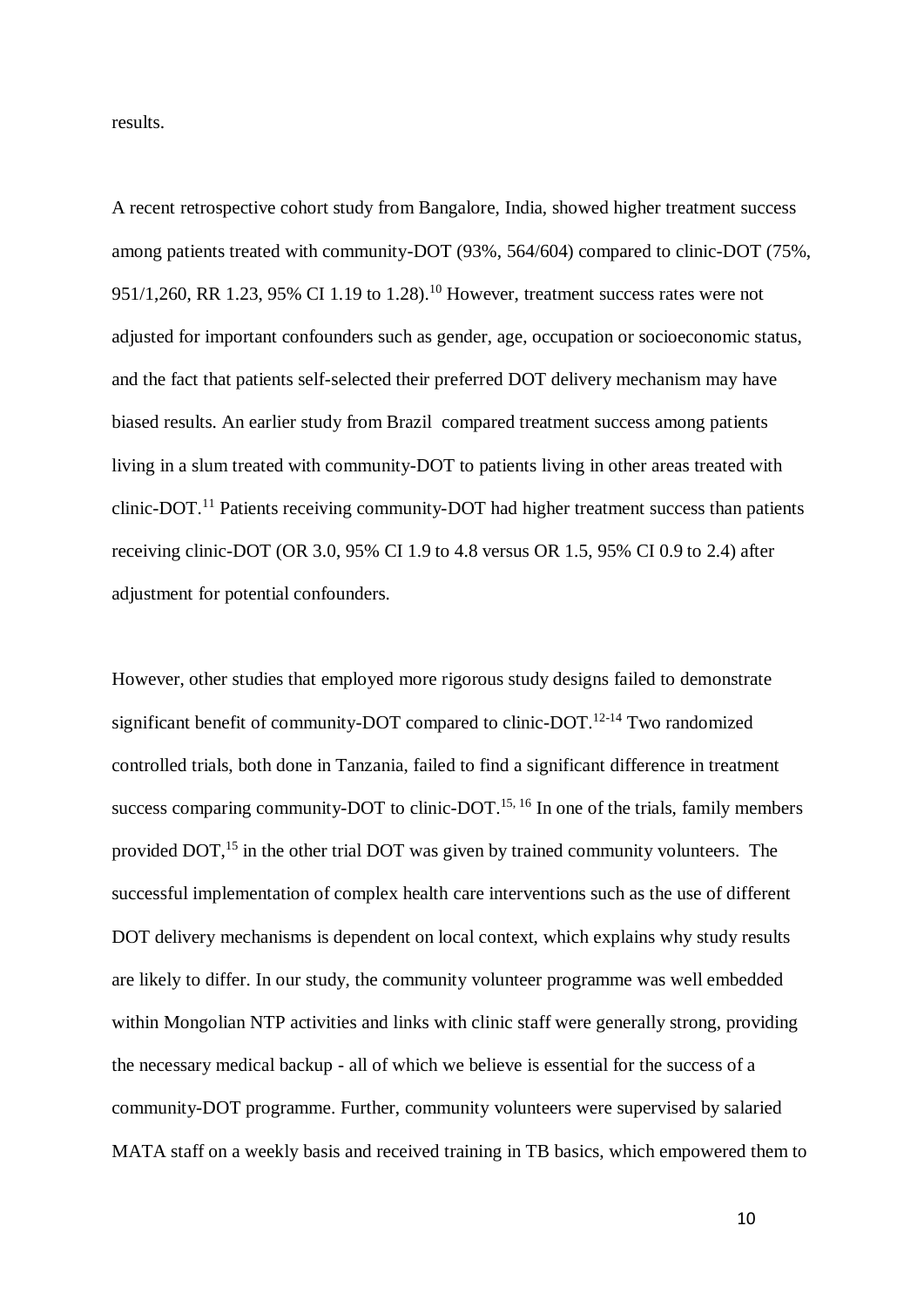share their knowledge about TB with patients.

The convenience to access treatment at home without the cost associated with travel to a central treatment facility and opportunity cost associated with this (e.g. the loss of income due to absence at work while attending the clinic) is likely a key factor in the success of community-DOT. The motivational support provided by a community-worker who develops a personal relationship with the patient over time is another possible contributor to increased treatment success. Further, community-workers usually come from the community they serve and are in a strong position to overcome socioeconomic and gender-specific barriers to completing TB treatment. However, this is likely to vary depending on the selection of community-workers, the training they receive and local social dynamics related to gender relationships and stigma etc.

Among poor and malnourished patients who received ongoing TB treatment together with a free meal, treatment completion was universal, apart from a single death that was not TB related. Patients in this particular risk group often experience poor treatment outcomes with traditional approaches, due to the costs associated with accessing treatment facilities, variable daily routines dependant on income generating opportunities and potential loss of income during clinic attendance. Additionally, malnutrition is a risk factor for TB mortality and delayed clearance of bacteria, making this group less likely to achieve treatment success.<sup>17</sup> The evidence that incentives such as cash payments or free meals increase adherence to DOT is controversial. Some studies have demonstrated that food incentives improve adherence to drug treatment among socially marginalised patients with TB.<sup>18-20</sup> A randomised controlled trial from Timor-Leste, however, did not find that the provision of food as a general incentive provided to all patients improved treatment outcomes. $2<sup>1</sup>$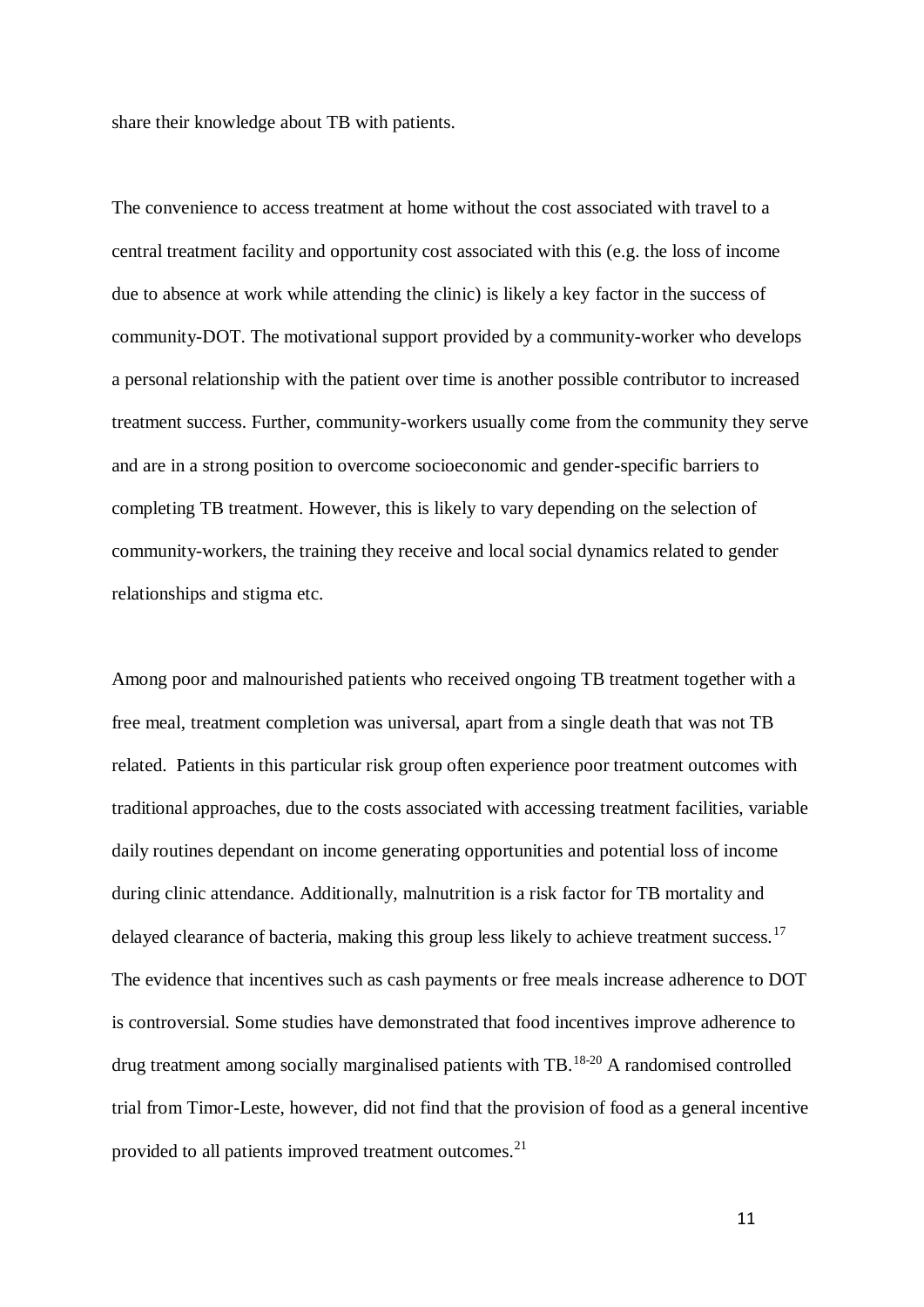An important feature of the Mongolian lunch-DOT programme that may have contributed to treatment success was the involvement of a whole network of lunch providers at several decentralised locations, thus reducing barriers to accessing treatment. In the Mongolian lunch-DOT the TB drugs were given immediately after the patients had their meal. There is some evidence that ingestion of the TB medication with food may delay or moderately decrease the absorption of the drugs. Based on the wide therapeutic margin of the first line agents, however, this effect is of little clinical significance.<sup>22, 23</sup>

Based on the fact that there was a significant difference in default rates between patients that commenced on clinic-DOT and switched to lunch-DOT after they achieved sputum clearance (0 patients defaulting) and those patients who remained on clinic-DOT for the whole duration of treatment (6.3% of patients defaulting), it seems likely that some defaults could have been avoided by using less stringent inclusion criteria for lunch-DOT and scaling up this community-based DOT modality to include more patients.

The overall treatment success of 83.2% of all patients commenced on clinic-DOT was below the international recommended goal of 85%, and indicates a need to strengthen the conventional system to improve clinic-DOT treatment success in addition to scaling up community-DOT.

Our study was limited by its retrospective nature and potential for selection bias that can be avoided in a randomised controlled trial. To reduce the risk of selection bias, we only included new sputum smear-positive cases in the comparative analysis, since re-treatment patients were overrepresented in the clinic-DOT group. Further, we adjusted for important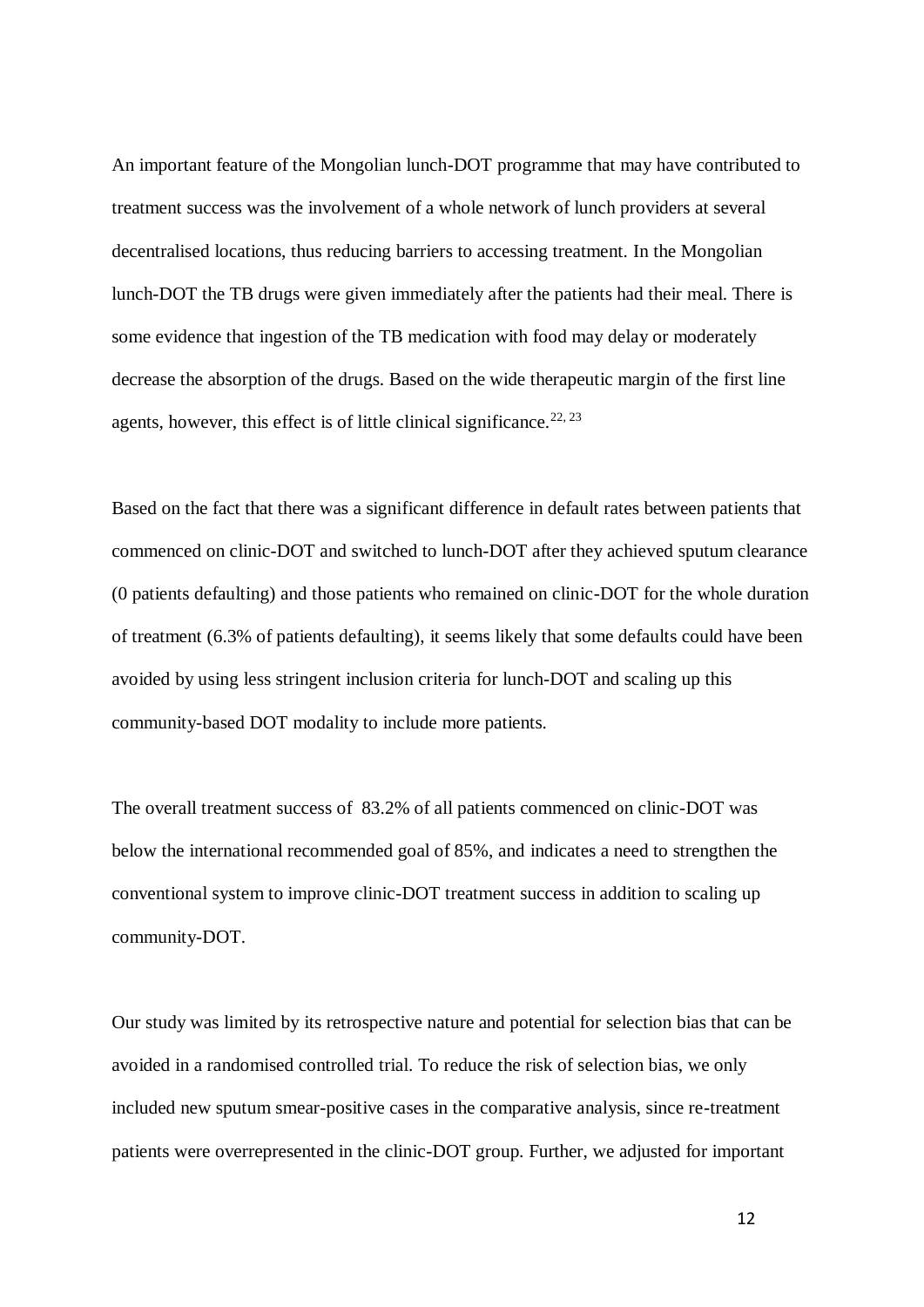potential confounders such as gender, age and socioeconomic disadvantage (based on employment status). Importantly, none of the eligibility criteria for home-DOT introduced an obvious selection bias by for example excluding people who were perceived to be at risk of not completing treatment. The lunch-DOT strategy could not be directly compared to other DOT strategies because of inherent selection bias; only sputum smear converters were eligible for lunch-DOT. This was considered necessary to limit the risk of TB transmission, as patients could not wear face masks when eating. The excellent treatment outcomes achieved provides some confirmation that this approach can work in poor and malnourished patients, vulnerable to experience economic barriers to access centralised DOT.

There is increasing recognition that real-life data, such as the data obtained from our study, have certain advantages over data obtained from a more artificial trial setting.<sup>24</sup> Decision makers request real life data on the effectiveness of health care interventions in a particular setting to better manage uncertainties associated with barriers to implementation and uptake of new health care interventions. The implementation of practice changes that require adaptation of health care delivery systems and infrastructure can be complex and relies on the collaboration of various stakeholders with different needs and perspectives. Careful analysis of real world programme implementation is important for decision makers to strategically prioritise new healthcare initiatives and funding.

# **Conclusions**

Our study showed that home-DOT provided by dedicated community volunteers was associated with higher treatment success than traditional clinic-DOT, in a TB endemic setting with major service delivery challenges. Treatment completion rates among poor and malnourished patients who were offered a free meal with DOT at contracted cafes were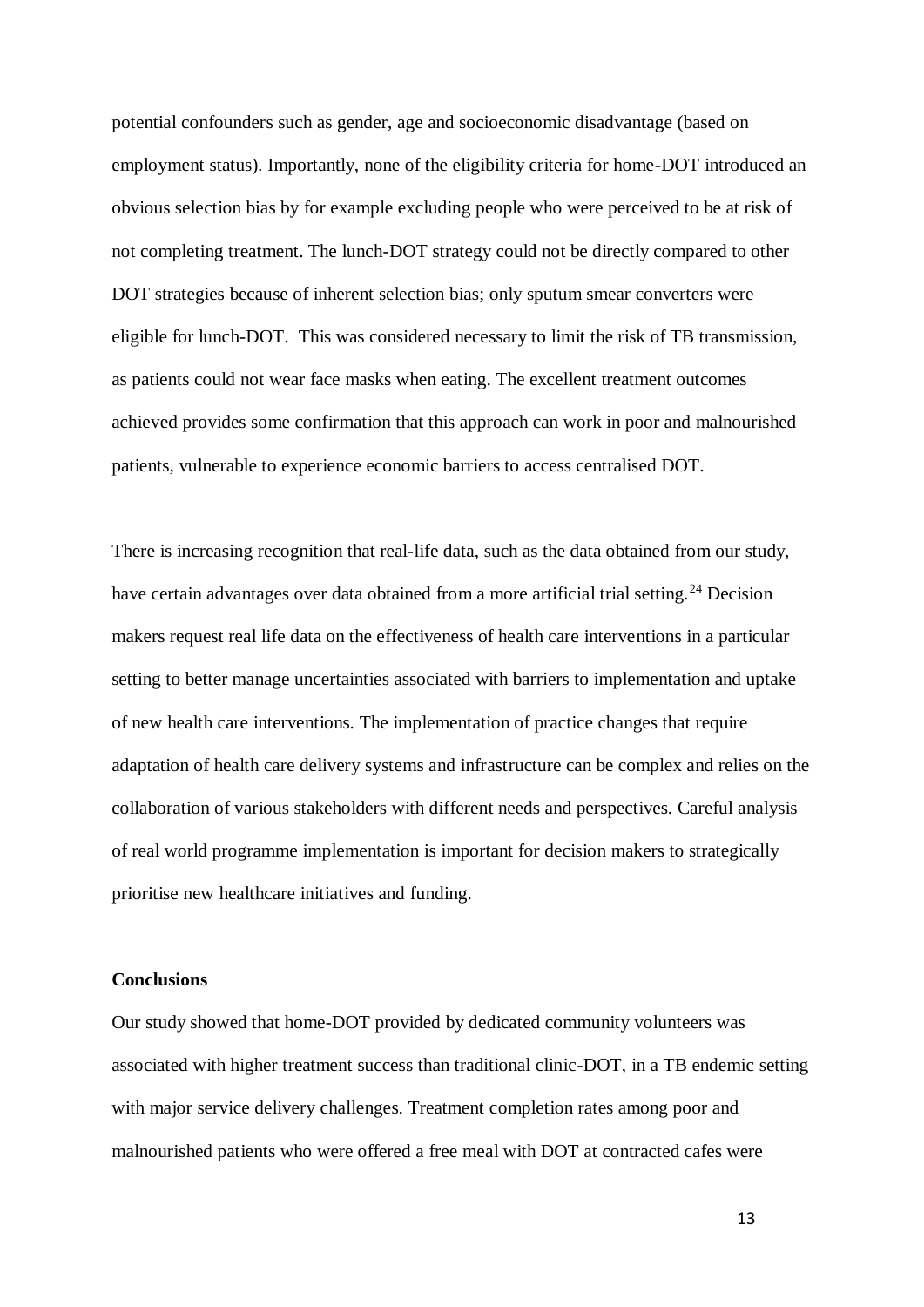virtually universal. Community-DOT should be scaled up to be available for more patients and in all regions of the country.

# **Acknowledgements**

We thank all the staff of the Mongolian National TB programme and MATA for their dedication throughout this project.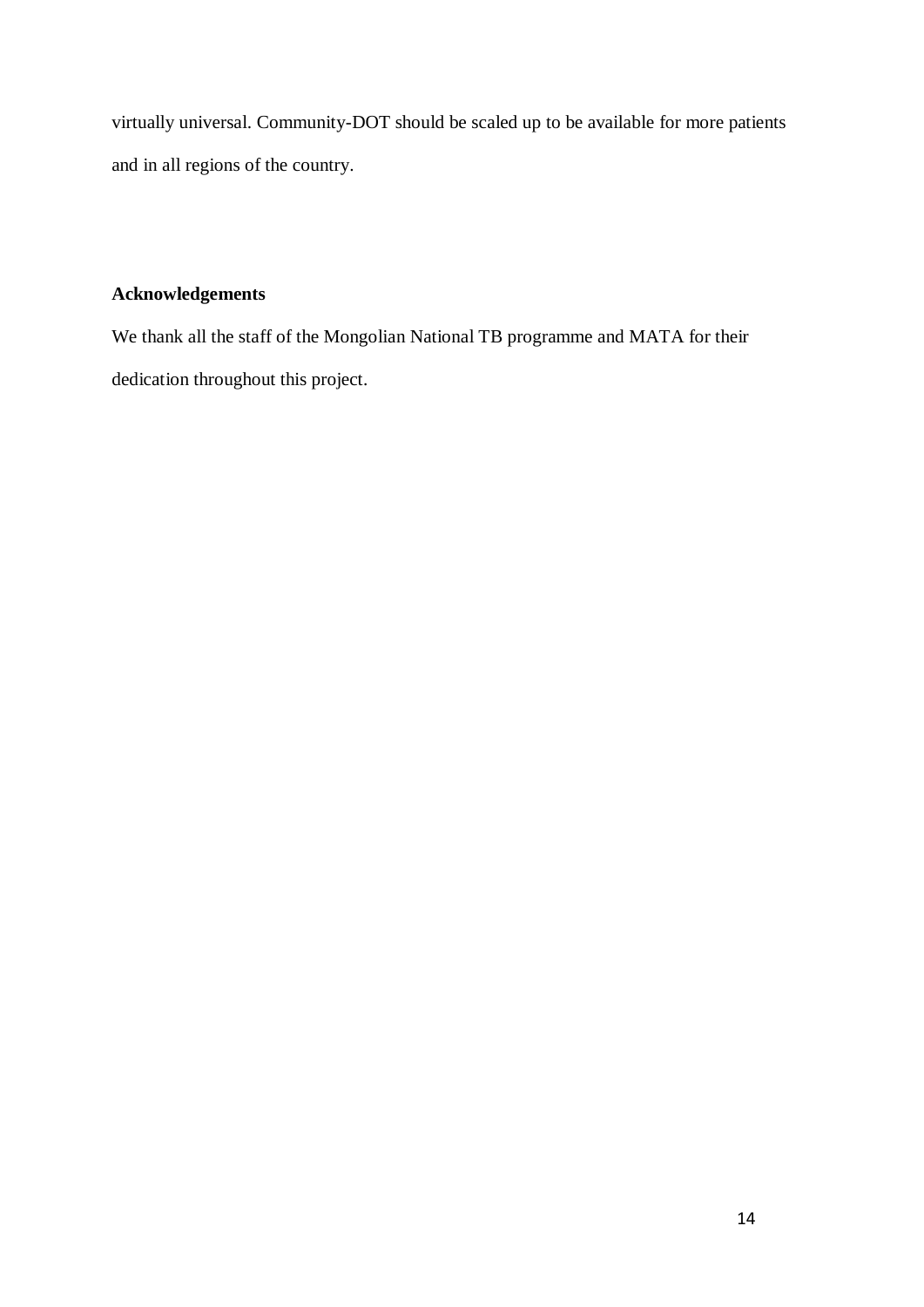# **References**

- 1. Weis SE, Slocum PC, Blais FX, et al. The effect of directly observed therapy on the rates of drug resistance and relapse in tuberculosis. N Engl J Med. 1994;330(17):1179-1184.
- 2. Frieden TR, Sbarbaro JA. Promoting adherence to treatment for tuberculosis: the importance of direct observation. Bull World Health Organ. 2007;85(5):407-409.
- 3. Maher D. The role of the community in the control of tuberculosis. Tuberculosis (Edinb). 2003;83(1):177-182.
- 4. Munro SA, Lewin SA, Smith HJ, Engel ME, Fretheim A, Volmink J. Patient adherence to tuberculosis treatment: a systematic review of qualitative research. PLoS medicine. 2007;4(7):e238.
- 5. Mauch V, Woods N, Kirubi B, Kipruto H, Sitienei J, Klinkenberg E. Assessing access barriers to tuberculosis care with the tool to Estimate Patients' Costs: pilot results from two districts in Kenya. BMC Public Health. 2011;11(1):43.
- 6. Needham DM, Godfrey-Faussett P. Economic barriers for tuberculosis patients in Zambia. The Lancet. 1996;348(9020):134-135.
- 7. Saunderson PR. An economic evaluation of alternative programme designs for tuberculosis control in rural Uganda. Soc Sci Med. 1995;40(9):1203-1212.
- 8. The World Bank. Mongolia World Development Indicators. Available at: http://data.worldbank.org/country/mongolia Accessed 7 December2014.
- 9. World Health Organization: Definitions and reporting framework for tuberculosis 2013 version. Geneva, Switzerland: World Health Organization; 2013.
- 10. Tripathy S, Kumar P, Sagili K, Enarson D. Effectiveness of a community-based observation of anti-tuberculosis treatment in Bangalore City, India, 2010–2011. Public Health Action. 2013;3(3):230-234.
- 11. Cavalcante S, Soares E, Pacheco A, Chaisson R, Durovni B, Team DE. Community DOT for tuberculosis in a Brazilian favela: comparison with a clinic model. The International Journal of Tuberculosis and Lung Disease. 2007;11(5):544-549.
- 12. Kironde S, Meintjies M. Tuberculosis treatment delivery in high burden settings: does patient choice of supervision matter? The International Journal of Tuberculosis and Lung Disease. 2002;6(7):599-608.
- 13. Singh AA, Parasher D, Shekhavat GS, Sahu S, Wares DF, Granich R. Effectiveness of urban community volunteers in directly observed treatment of tuberculosis patients: a field report from Haryana, North India [Notes from the Field]. The International Journal of Tuberculosis and Lung Disease. 2004;8(6):800-802.
- 14. Kamolratanakul P, Sawert H, Lertmaharit S, et al. Randomized controlled trial of directly observed treatment (DOT) for patients with pulmonary tuberculosis in Thailand. Transactions of the Royal Society of Tropical Medicine and Hygiene. 1999;93(5):552- 557.
- 15. Wandwalo E, Kapalata N, Egwaga S, Morkve O. Effectiveness of community-based directly observed treatment for tuberculosis in an urban setting in Tanzania: a randomised controlled trial. The International Journal of Tuberculosis and Lung Disease. 2004;8(10):1248-1254.
- 16. Lwilla F, Schellenberg D, Masanja H, et al. Evaluation of efficacy of community‐based vs. institutional‐based direct observed short‐course treatment for the control of tuberculosis in Kilombero district, Tanzania. Trop Med Int Health. 2003;8(3):204-210.
- 17. Gupta KB, Gupta R, Atreja A, Verma M, Vishvkarma S. Tuberculosis and nutrition. Lung India: official organ of Indian Chest Society. 2009;26(1):9.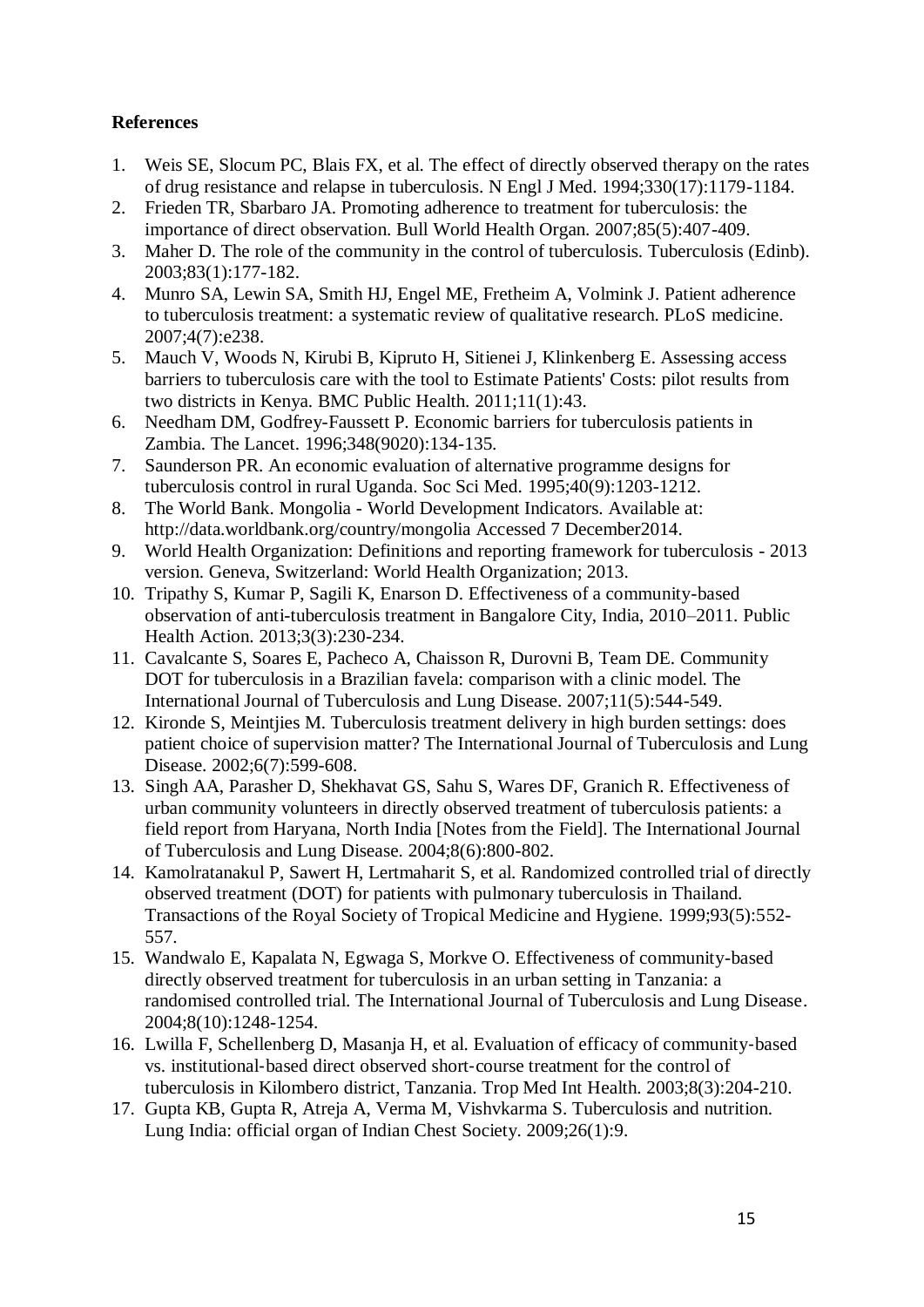- 18. Gärden B, Samarina A, Stavchanskaya I, et al. Food incentives improve adherence to tuberculosis drug treatment among homeless patients in Russia. Scandinavian journal of caring sciences. 2013;27(1):117-122.
- 19. Bock N, Sales R, Rogers T, DeVoe B. A spoonful of sugar...: improving adherence to tuberculosis treatment using financial incentives [Notes from the Field. The International Journal of Tuberculosis and Lung Disease. 2001;5(1):96-98.
- 20. Cantalice Filho JP. Food baskets given to tuberculosis patients at a primary health care clinic in the city of Duque de Caxias, Brazil: effect on treatment outcomes. Jornal Brasileiro de Pneumologia. 2009;35(10):992-997.
- 21. Martins N, Morris P, Kelly PM. Food incentives to improve completion of tuberculosis treatment: randomised controlled trial in Dili, Timor-Leste. Bmj. 2009;339.
- 22. World Health Organization. Guidelines for treatment of tuberculosis. 2010. Available at http://www.who.int/tb/publications/2010/9789241547833/en/ Acessed 7 December 2014.
- 23. Treatment of tuberculosis. MMWR Recomm Rep. 2003;52(RR-11):1-77.
- 24. Annemans L, Aristides M, Kubin M. Real-life data: A growing need. ISPOR connections. 2007.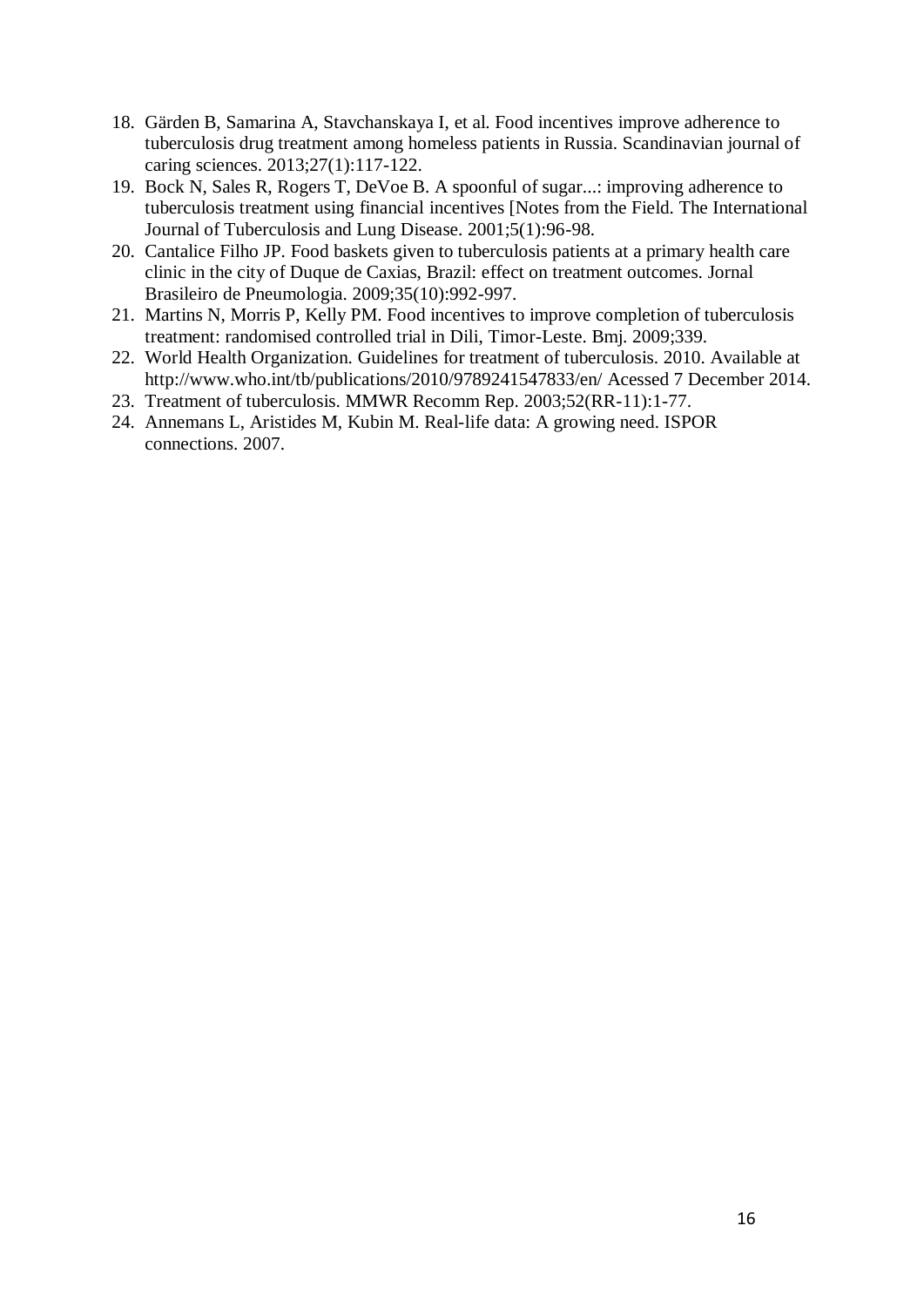|                                   |             | clinic-DOT            |            |                |  |
|-----------------------------------|-------------|-----------------------|------------|----------------|--|
| <b>Characteristics</b>            | All         | (without<br>lunch-DOT | home-DOT   | lunch-DOT      |  |
|                                   |             | patients)             |            |                |  |
|                                   | $n$ (%)     | $n$ (%)               | $n$ (%)    | $n$ (%)        |  |
| <b>Total</b>                      | 1,768 (100) | 1,324(74.9)           | 327(18.5)  | 117(6.6)       |  |
| <b>Gender</b>                     |             |                       |            |                |  |
| Male                              | 974(55.1)   | 744 (56.2)            | 167(51.1)  | 63 (53.8)      |  |
| Female                            | 794 (44.9)  | 580 (43.8)            | 160(48.9)  | 54 (46.2)      |  |
| Age in years                      |             |                       |            |                |  |
| 15 to 34                          | 1,053(59.6) | 797 (60.2)            | 202(61.8)  | 54 (46.2)      |  |
| 35 to 54                          | 562 (31.8)  | 421 (31.8)            | 92(28.1)   | 49 (41.9)      |  |
| > 55                              | 153(8.7)    | 106(8.0)              | 33(10.1)   | 14(12.0)       |  |
| Occupation                        |             |                       |            |                |  |
| Employed<br>(incl. self-employed) | 486 (27.5)  | 394 (29.8)            | 76 (23.2)  | 16(13.7)       |  |
| Unemployed                        | 777 (43.9)  | 563 (42.5)            | 153 (46.8) | 61(52.1)       |  |
| Retired                           | 124(7.0)    | 86(6.5)               | 30(9.2)    | 8(6.8)         |  |
| Student                           | 285(16.1)   | 208 (15.7)            | 54 (16.5)  | 23(19.7)       |  |
| Disability pension                | 70(4.0)     | 49(3.7)               | 12(3.7)    | 9(7.7)         |  |
| Unknown                           | 26(1.5)     | 24(1.8)               | 2(0.6)     | $\overline{0}$ |  |

**Table 1 Characteristics of new sputum smear-positive cases stratified by DOT delivery mechanism**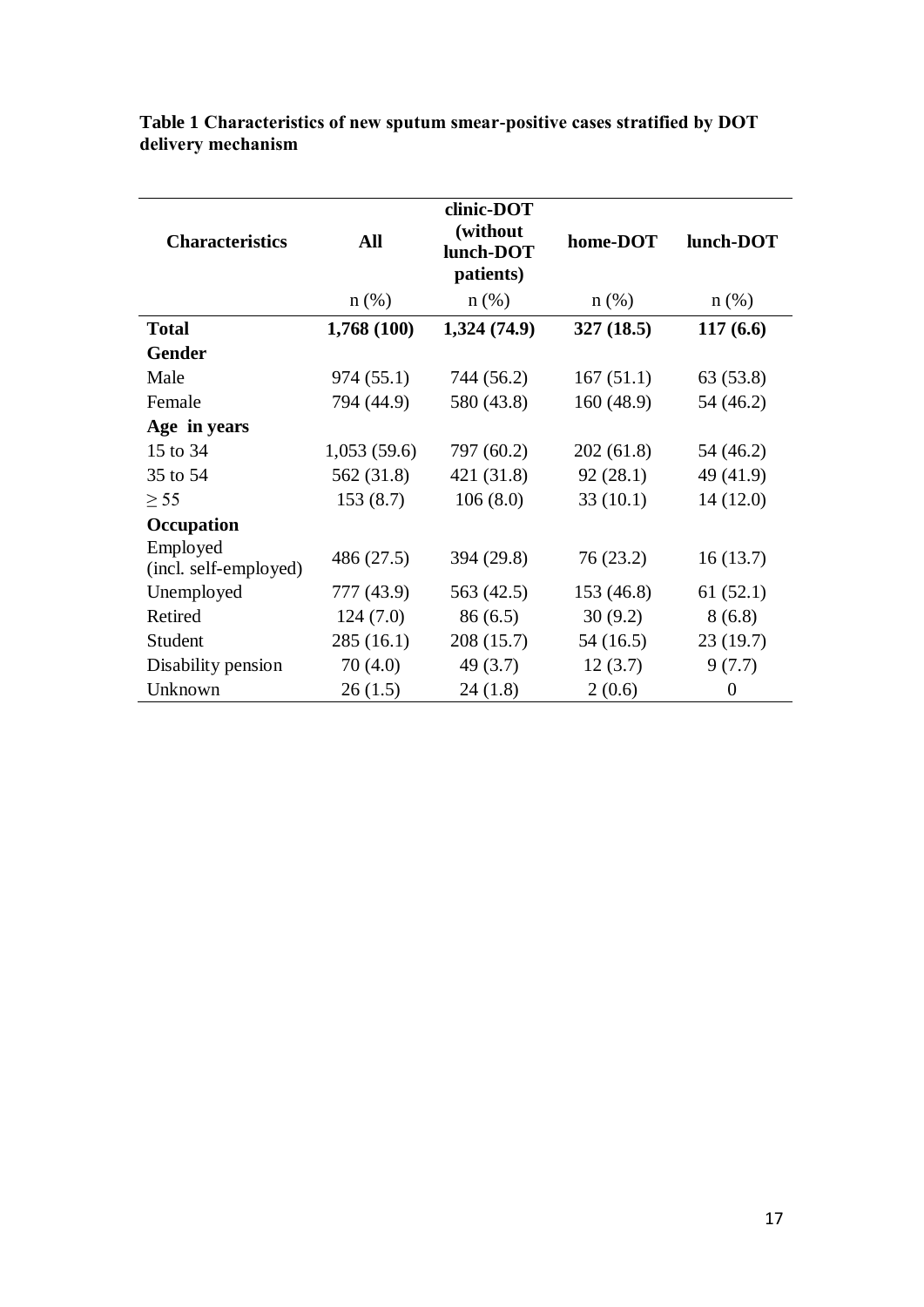| <b>DOT</b><br>regimen  | <b>Total</b> | Cured $(\% )$ | <b>Completed</b><br>(%) | <b>Treatment</b><br>success<br>(cured and<br>completed<br>$(\%)$ | <b>Died</b><br>(%) | <b>Failure</b><br>(%) | <b>Defaulted</b><br>(%) |
|------------------------|--------------|---------------|-------------------------|------------------------------------------------------------------|--------------------|-----------------------|-------------------------|
| All                    | 1,768        | 1,406(79.5)   | 99(5.6)                 | 1,505(85.1)                                                      | 29(1.6)            | 140(7.9)              | 94(5.3)                 |
| $Clinic$ -DOT*         | 1,441        | 1,112(77.2)   | 87(6.0)                 | 1,199 (83.2)                                                     | 24(1.7)            | 127(8.8)              | 91(6.3)                 |
| Home-DOT               | 327          | 294 (89.9)    | 12(3.7)                 | 306 (93.6)                                                       | 5(1.5)             | 13(4.0)               | 3(0.9)                  |
| Lunch-DOT $^{\dagger}$ | 117          | 112 (95.7)    | 4(3.4)                  | 116(99.1)                                                        | 1(0.9)             |                       | $\theta$                |

# **Table 2 Treatment outcomes according to DOT delivery mechanism**

\* including patients who crossed-over to lunch-DOT after sputum smear conversion

†Patients in the lunch-DOT group were commenced on clinic-DOT, followed by lunch-DOT after smear conversion